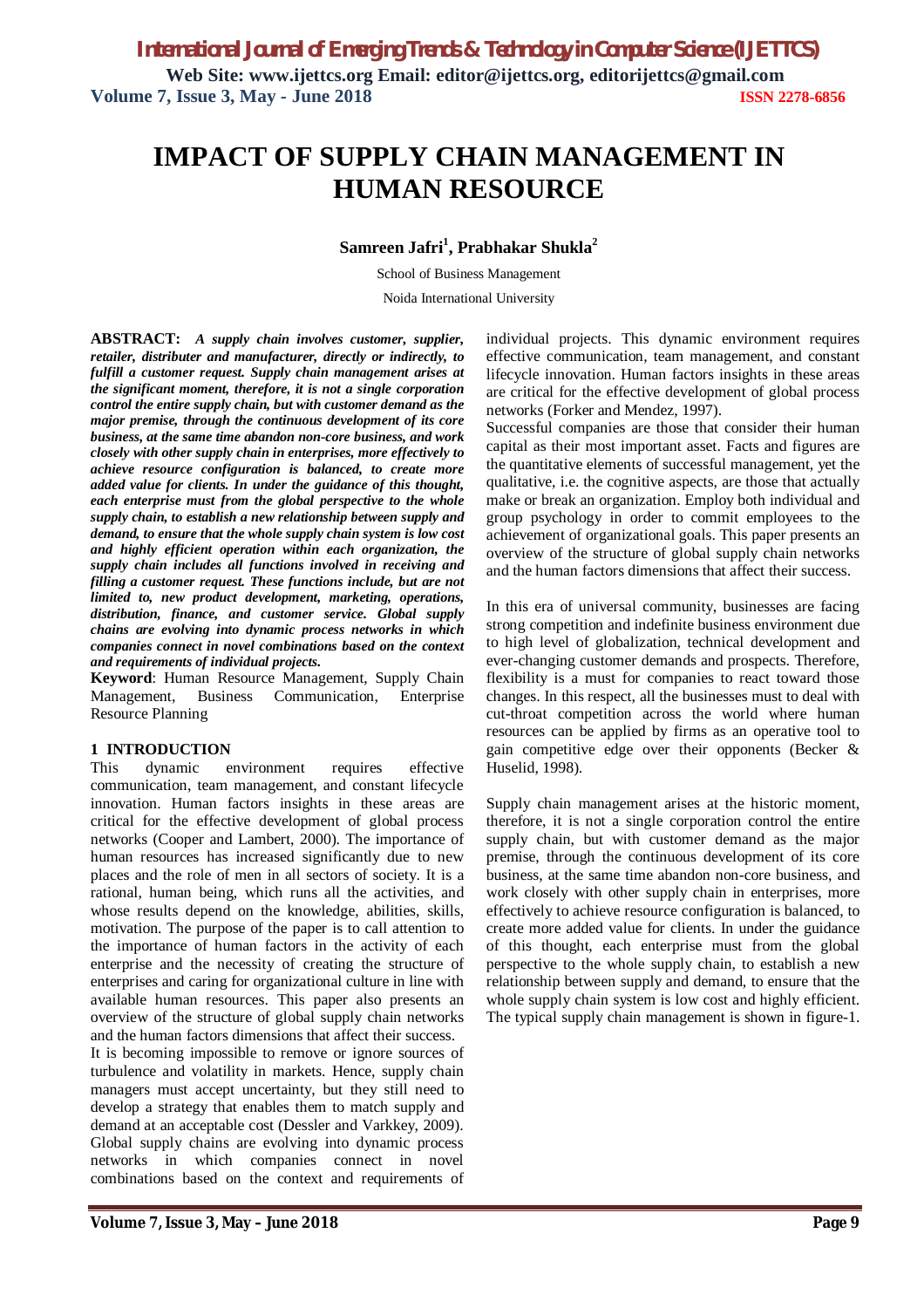## *International Journal of Emerging Trends & Technology in Computer Science (IJETTCS)*

**Web Site: www.ijettcs.org Email: editor@ijettcs.org, editorijettcs@gmail.com Volume 7, Issue 3, May - June 2018 ISSN 2278-6856**



Figure 1: Typical Supply Chain Management

The entire paper is organized as section 1 describe the introduction of supply chain management and its impact on Human Resource, section 2 elaborates the Basics of Human Resource, section 3 depicts the importance of supply chain

### **2 BASICS OF HUMAN RESOURCES**

(Anitha 2014) Describes that every man, bearing in mind their wishes and possibilities, selects occupation and any organization, keeping in mind the requirements of the environment and available resources will decide how to set up its organizational structure, define jobs and develop recognizable culture. Formation of certain structures of the company, except for activities with which it deals, depends on the willingness of old employees to adapt to environment changes and the readiness of new staff to embrace the culture of the organization (Becker, Huselid 1998). If appropriate organizational structure is established, its individual members and team activities can create a stimulating and pleasant environment, to educate, adjust and to reach their goals. Human Resources Management (HRM) as a business function encompasses the duties and tasks related to the people, their acquisition, selection, training and other activities that ensure the development of employees (Beaumont 1992). The goal of human resources management is to help the company reach its strategic goals. The basic assumption of human resources management is that people are not machines and therefore we need an interdisciplinary approach for observant people in their work environment. From the manager is requested to respect the essential characteristics: trust, decentralization and distribution of information and knowledge, education, clear roles and responsibilities, freedom of action, feedback, motivation and resources necessary for action (Blassi, Conte and Kruse, 1996). Framework of action consists of business priorities and objectives that need to know all the employees. Managers are bond between employee and company and exercise their functions in order to achieve the integrity of the

Human Resources Management includes the actions, organizational procedures and plans that affect the behavior, attitudes, organizational culture and achievements of staff in the business system in a way that increases the productivity of workers, their flexibility and capacity for creating competitive advantages that are difficult to copy in the short term. Many theorists are exploring the phenomenon of Japanese success and competitiveness, and highlight the importance of organizational policies and good practice in human resources management, such as the following principles: job analysis planning extraction selection professional orientation training career development business introduction progress termination of employment motivation creativity Information identifying leadership potential performance assessment

- Recruitment and promotion based on knowledge, skills and competencies
- High level of investment in training and training of employees at work
- High level of team work and team culture
- Development of multiple skills of employees
- Better communication of managers and employees and better working relations
- Commitment to quality
- Stimulation of initiatives and suggestions of employees
- Creation of organizational status symbols: organizational restaurant, coffee shop, uniform, sports facilities, club officers.

It turned out that the application of such policies result in higher employee job dedication, higher motivation, and lower total cost of operations, greater productivity and better overall results of operations. Increasing worldwide competition for physical and human resources also suggests that the more innovative approaches to supply chain management will acquire a greater proportion of global trade.

### **3. IMPORTANCE OF SUPPLY CHAINS**

Supply chain is a term "now commonly used internationally – to encompass every effort involved in producing and delivering a final product or service, from the supplier's supplier to the customer's customer" (Delery and Dote, 1996). As the name implies, the primary focus in supply chains is on the costs and efficiencies of supply, and the flow of materials from their various sources to their final destinations. Supply chains encompass the companies and the business activities needed to design, make, deliver, and use a product or service. Businesses depend on their supply chains to provide them with what they need to survive and thrive. Every business fits into one or more supply chains and has a role to play in each of them. The pace of change and the uncertainty about how markets will evolve has made it increasingly important for companies to be aware of the supply chains they participate in and to understand the roles that they play. Those companies that learn how to build and participate in strong supply chains will have a substantial competitive advantage in their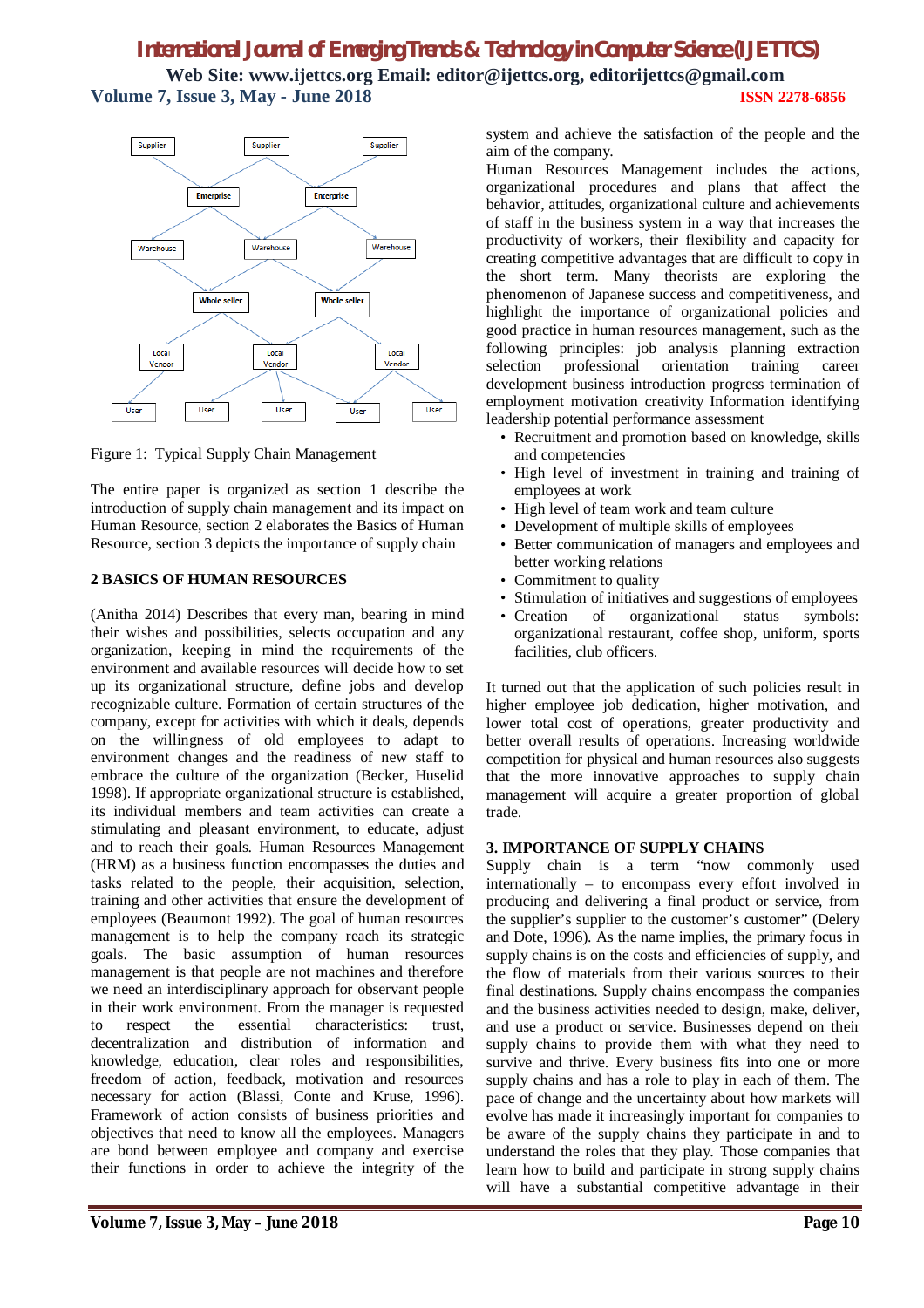### *International Journal of Emerging Trends & Technology in Computer Science (IJETTCS)* **Web Site: www.ijettcs.org Email: editor@ijettcs.org, editorijettcs@gmail.com Volume 7, Issue 3, May - June 2018 ISSN 2278-6856**

markets. A typical supply chain is one in which the production and the distribution system are composed of two phases. In the production system, the raw materials and semi-products are produced in two plants, whereas final products are assembled in the third factory. The distribution system consists of two central distribution centers which are supplied directly from the factory, and in turn each of them supplies two regional distribution centers. From these regional distribution centers the final products are distributed to retail shops, i.e. to the end users. Of course, depending on the product and the demand the supply chain can be differently designed, and may contain more or fewer elements.

There is a difference between the concept of supply chain management and the traditional concept of logistics. Logistics typically refers to activities that occur within the boundaries of a single organization and supply chains refer to networks of companies that work together and coordinate their actions to deliver a product to market. Also traditional logistics focuses its attention on activities such as procurement, distribution, maintenance, and inventory management. Supply chain management acknowledges all of traditional logistics and also includes activities such as marketing, new product development, finance, and customer service. In the wider view of supply chain thinking, these additional activities are now seen as part of the work needed to fulfill customer requests. Supply chain management views the supply chain and the organizations in it as a single entity. It brings a systems approach to understanding and managing the different activities needed to coordinate the flow of products and services to best serve the ultimate customer. This systems approach provides the framework in which to best respond to business requirements that otherwise would seem to be in conflict with each other. Taken individually, different supply chain requirements often have conflicting needs. For instance, the requirement of maintaining high levels of customer service calls for maintaining high levels of inventory, but then the requirement to operate efficiently calls for reducing inventory levels. It is only when these requirements are seen together as parts of a larger picture that ways can be found to effectively balance their different demands.

Effective supply chain management requires simultaneous improvements in both customer service levels and the internal operating efficiencies of the companies in the supply chain. Customer service at its most basic level means consistently high order fill rates, high on-time delivery rates, and a very low rate of products returned by customers for whatever reason. Internal efficiency for organizations in a supply chain means that these organizations get an attractive rate of return on their investments in inventory and other assets and those they find ways to lower their operating and sales expenses. The participants in a supply chain are continuously making decisions that affect how they manage the five supply chain drivers. Each organization tries to maximize its performance in dealing with these drivers through a combination of outsourcing, partnering, and in-house expertise. Increasing worldwide competition for physical and human resources also suggests that the more innovative

approaches to supply chain management will acquire a greater proportion of global trade. This is true for nations as well as private industry. It may be particularly true given the predictions of Hagel [3], who provides evidence that institutional innovation is harder to copy than product- or process-based innovation, and is therefore a better place for companies to focus their innovation efforts and resources.

#### **4 THE IMPACT OF SUPPLY CHAINS IN HUMAN RESOURCES**

There are strong interdependencies between supply chain management and Human Resource (HR) management and thus it is difficult to identify precise boundaries. Furthermore, these boundaries are continuously moving to accommodate an integration of supply chain and HR activities. The problem that the logistics professional faces is that managing companywide HR policies to effect coordinated change is often outside his or her management scope. This removes the greatest point of leverage in accomplishing cross-functional integration for those who have such responsibility without commensurate authority. Moreover, it is extremely difficult to tailor coordinated HR policies that span functional departments; many logistics professionals lack knowledge and experience in this complex area. If logistics professionals are to be consistently effective, they must have:

- Integrative vision- the vision to craft integrative, crossfunctional, and cross-company programs that enable product to flow rapidly and responsively through the company and the channel.
- Human resources ability the ability to harness the power of HR policies to ensure that the programs are implemented effectively throughout the company.

The economic power of cross-functional coordination is becoming widely recognized, and the first capability is now increasingly in evidence in our profession. Unfortunately, however, the second is all too uncommon. This is a root cause of the classic logistics dilemma, and it is preventing many companies from achieving their objectives. Because efficient, responsive product flow is essential to strategic success in most companies, focused HRM must become a core element in the logistics professional's portfolio. It is suggested that logistics is a sub-function of the supply chain. While logistics may be involved to some extent in an increasing number of supply chain activities, it will never include the complete supply chain spectrum. For example, functions such as sourcing, manufacturing, customer service and retailing involve logistics in their planning and scheduling in order to optimize the end-to-end supply chain, but their core operation is depend upon the functioning of HR. The ability to manage customer relationships, both internal to the organization and external, and supplier relationships is fundamental to success in supply chain management. The key elements that human resource management in supply chains must have are: Technology While process and production technology change has been profound; information management systems and related technology have evolved at a more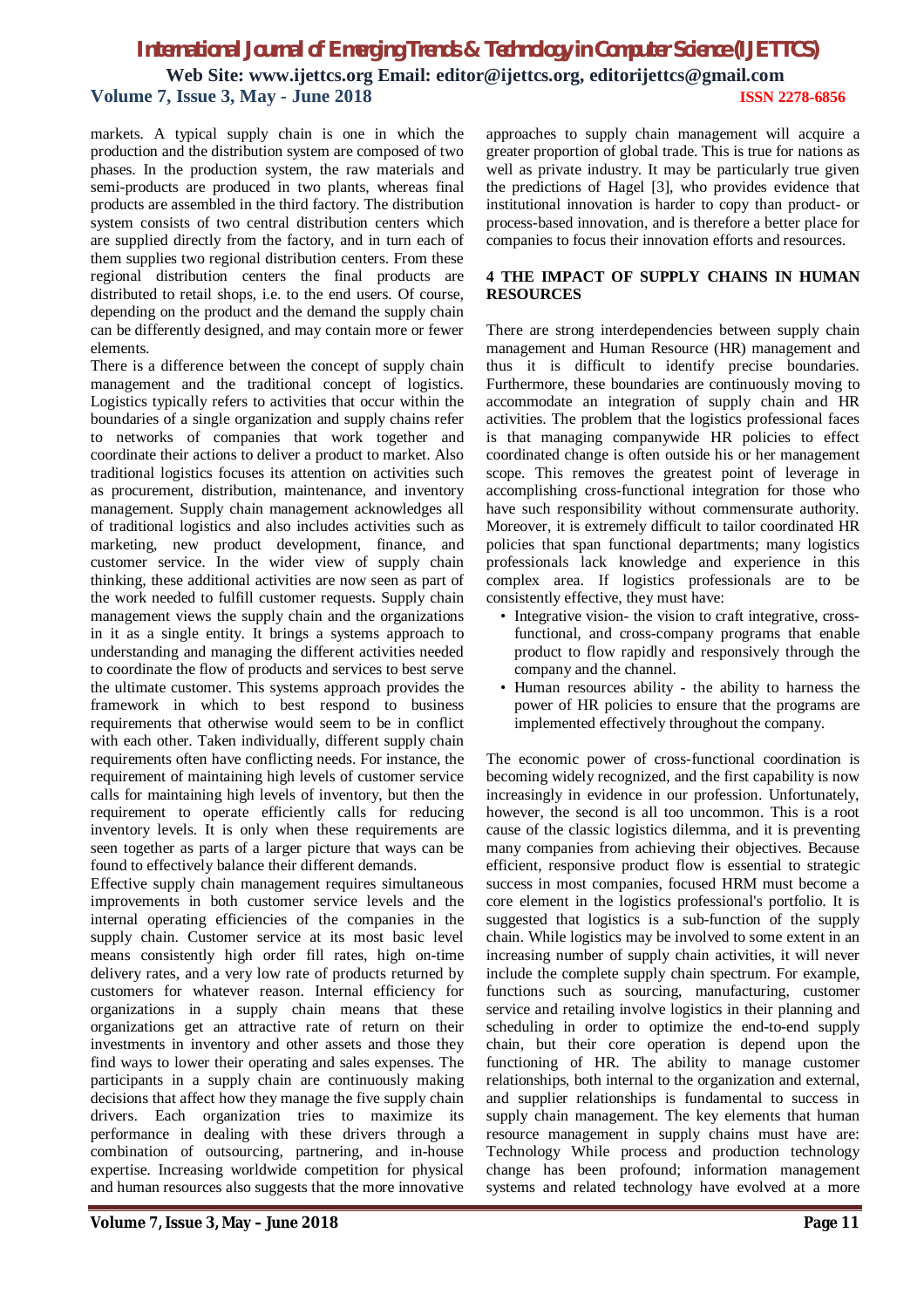### *International Journal of Emerging Trends & Technology in Computer Science (IJETTCS)* **Web Site: www.ijettcs.org Email: editor@ijettcs.org, editorijettcs@gmail.com Volume 7, Issue 3, May - June 2018 ISSN 2278-6856**

rapid pace and have had a more profound impact on job design and skill requirements. Technology is most commonly employed for inventory and warehousing management. Looking forward, employers are considering employing technology for transportation, and customer and supplier relationship management. Not surprisingly, larger organizations have implemented more supply chain-related information systems than smaller ones. Interestingly, despite the number of organizations that indicate that technology is applied in their organization, few indicate they currently have the requisite skills to fully employ technology. Organizations are continually updating their technology to improve efficiency and indicate that their ability to keep pace with technological change is a challenge. Skills and Education Skill requirements do not vary significantly by company size or region, which suggests that supply-chain employees can move between regions with some degree of ease. Employers indicate that communications and analytical skills are a requirement for all occupation categories across all sub-functions. Other common skill requirements include technology, interpersonal and customer service skills. These skills and knowledge include:

- Financial planning
- Forecasting
- Cost analysis
- Knowledge of international business practices
- Knowledge of laws and regulations
- Knowledge of logistics functions and the supply chain
- Optimization of workflow
- Knowledge of transportation
- General management and business
- Languages Tactical Operational
- Contract administration and management
- Regulatory knowledge and Negotiation skills
- Vendor relations/ management
- Performance measurement and quality management
- Knowledge of currency markets and business implications
- Emerging emphasis on process and change management skills
- Employee Engagement

Demand of a Supply Chain Talent Demand for specific supply chain positions is predominantly expected to remain constant, with some growth predicted for positions in logistics information systems tactical and operational, warehousing operational, customer service tactical and transportation operational. There was an overall increased reliance on knowledge-based positions (e.g., technical logistics knowledge, information technology knowledge, supply chain specialists) and customer service positions (sales, customer service, client management). Managerlevel positions were commonly cited as difficult roles to fill (e.g., functional managers, general managers, project managers, etc.), with supervisor and analyst roles also identified as a challenge. Training & Career Development Employers indicate that technical development courses are essential for supply chain personnel to stay current. The most common means of employee development are on-thejob training and external courses. For the most part, employees indicate that they are satisfied with the training they have received and that it has met their needs. Generally, effective training investments, greater than the Canadian average, are made across the sector; however, investment in smaller organizations is less than optimal. The most common forms of support provided to employees are tuition reimbursement, time off for external courses and the provision of in-house training. Work/study programs for supply chain employees are not widely used; however, all types are employed to some degree. Internal training tends to be focused on technical supply chain and logistics development, interpersonal and people management skills (e.g., supervisory skills, team building, negotiations, leadership and coaching) and health and safety.

#### **5. CONCLUSION**

A new set of strategic imperatives is transforming corporate logistics management. The focus of logistics executives must shift from managing assets and direct reports to creating a new vision of coordinated product flow, and implementing it by influencing the actions of others. Logistics professionals must learn to harness the power of human resources management to effect sweeping programs of change, not only in their own companies but in other companies in their supply and distribution channels as well. Farsighted top managers will see the huge strategic and financial gains of coordinated product flow and will give their logistics executive's new avenues of influence commensurate with their crucial responsibility. Perceptive logistics executives will realize that crafting company-wide HR policies is much more difficult than it might seem, and they will focus on acquiring this proficiency. Ultimately, the vision and savvy with which logistics professionals tailor companywide HR policies that drive coordinated product flow will go far to determine both their own effectiveness and their companies' long-run success.

#### **REFERENCES**

- 1. Anitha, J., 2014. Determinants of employee engagement and their impact on employee performance. International journal of productivity and performance management, 63(3), pp. 308-323.
- 2. Beaumont, P. (1992). The US Human Resource Management Literature. London: Sage.
- 3. Becker, B. E., & Huselid, M. A. (1998). High Performance Work Systems and Firm Performance: A Synthesis of Research and Managerial Implications. Research in Personnel and Human Resource Management, 16, 53-101.
- 4. Blasi, J., Conte, M. and Kruse, D., 1996. Employee stock ownership and corporate performance among public companies. Industrial & Labor Relations Review, 50(1), pp. 60-79.